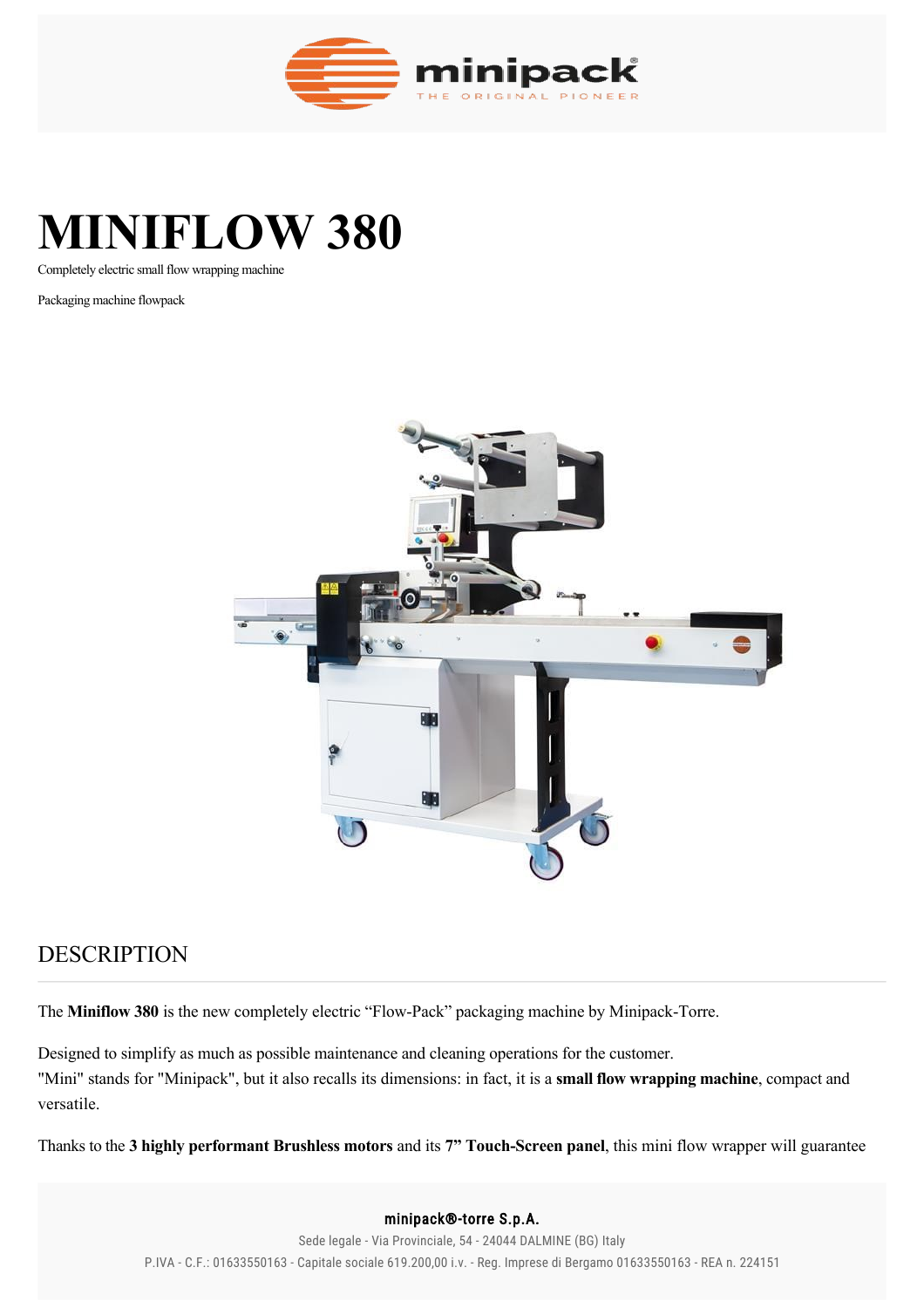

maximum versatility with format changes and therefore extreme simplicity in packaging operations.

The **Miniflow 380** flow pack machine can be equipped with numerous optional features.

## **Great performances in a small flow wrapping machine**

Our mini flow wrap machine can package strapped product, **max 160 mm**, and can reach **80 packages per minute**. With an optimal quality/price ratio, this packaging machine is a union of quality and technology, and it guarantees a high level of reliability.

This mini flow pack machine is suitable to pack brioches, sweets, candy, chocolates, chocolate, pharmaceutical products, various small objects and **much more.**

# **TECHNICAL FEATURES**

| Power supply                                  | V           | 220            |
|-----------------------------------------------|-------------|----------------|
| Phase                                         | ph          | $\mathbf{1}$   |
| <b>Electrical</b> power                       | kW          | $\overline{2}$ |
| Electric consumption                          | kWh         | 1.8            |
| Hourly production                             | $p/h$ (pph) | Up to $4800$   |
| <b>Sealing Bar</b>                            | mm          | 160            |
| MAX product weight                            | g           | 500            |
| MAX product height                            | mm          | 75             |
| Max length product                            | mm          | 500            |
| <b>Reel Diameter MAX</b><br><b>Dimensions</b> | mm          | 350            |
| <b>MAX Reel Strip Dimensions</b>              | mm          | 380            |
| Worktop height                                | mm          | 800/950        |

#### minipack®-torre S.p.A.